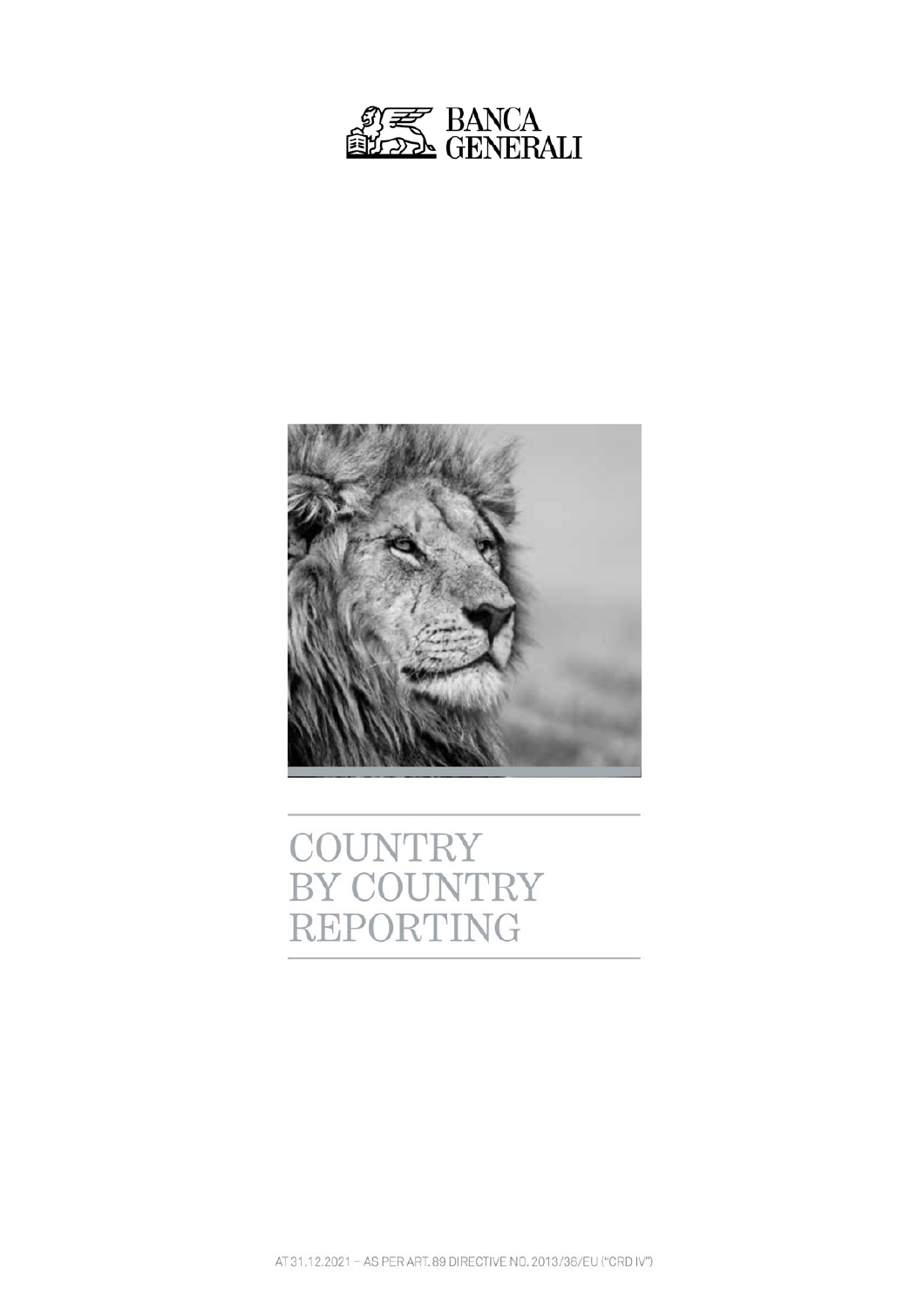# **COUNTRY BY COUNTRY REPORTING**

*This document has been translated from that issued in Italy, from the Italian into the English language, solely for the convenience of international readers. The Italian version remains the definitive version.* 

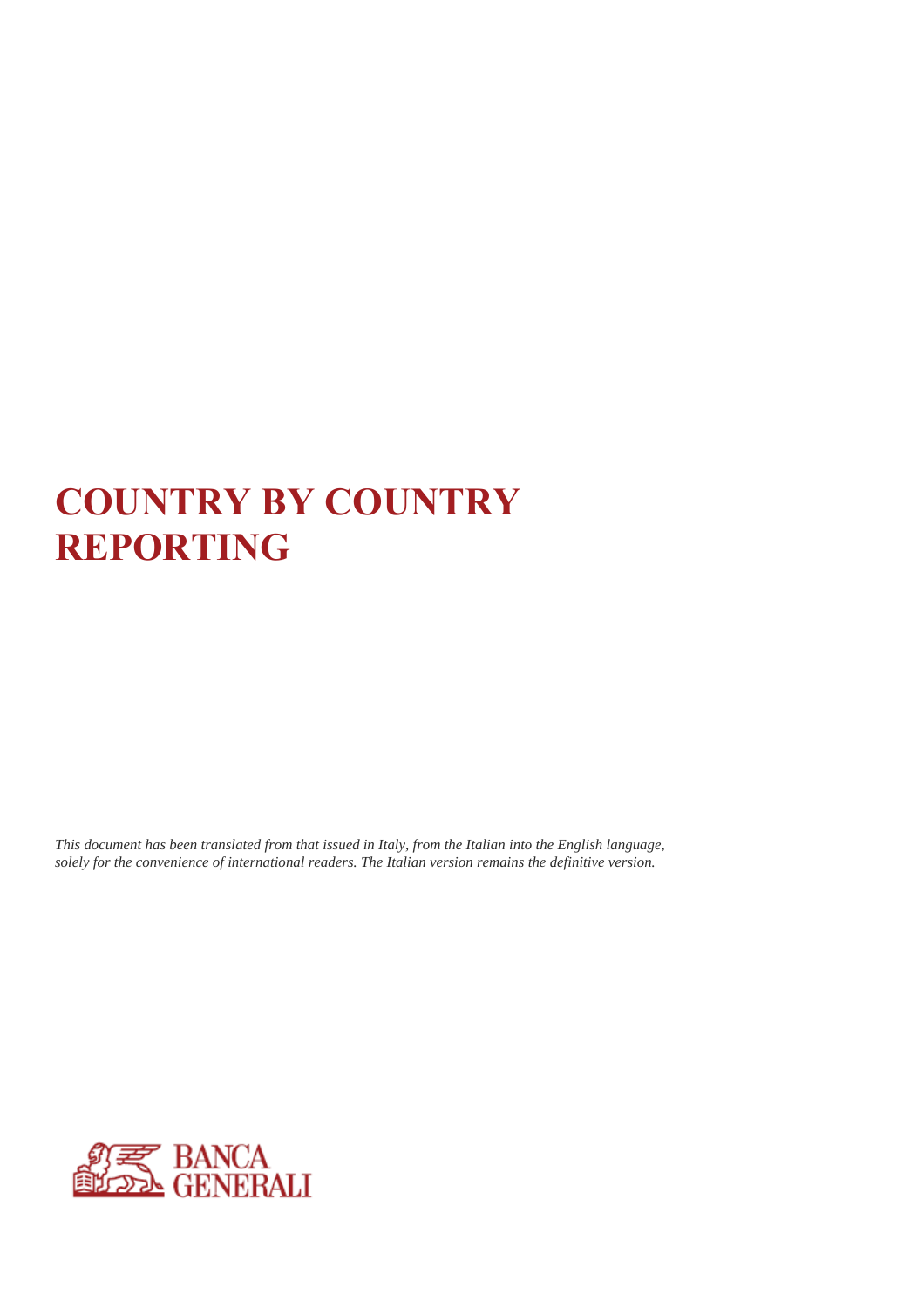# **COUNTRY BY COUNTRY REPORTING AS PER ARTICLE 89 DIRECTIVE No. 2013/36/EU ("CRD IV")**

*Bank of Italy Circular No. 285 dated 17 December 2013 – Part I, Title III, Chapter 2, Annex A* 

### **1. FOREWORD**

In order to increase the confidence of EU citizens in the financial sector, Article 89 of Directive No. 2013/36/EU of 26 June 2013 introduced requirements for banks to provide periodic disclosure on activities carried out in the individual countries in which they have establishments.

This disclosure includes a list of the companies established in each country, with details of the nature of the activity performed and, separately for each country, the amount of turnover generated, profits earned, taxes paid, number of employees and amount of public funding received.

## **2. DATA RELATED TO THE CONSOLIDATED FINANCIAL STATEMENTS AT 31 DECEMBER 2021**

| a) Company name and nature of activity | <b>Registered</b><br><b>offices</b> | <b>Type</b> | Country of<br>establishment | <b>Activity</b>                                                   |
|----------------------------------------|-------------------------------------|-------------|-----------------------------|-------------------------------------------------------------------|
| 1. Banca Generali S.p.A.               | Trieste                             | Parent      | Italy                       | <b>Banking activities</b>                                         |
| 2. Generfid S.p.A.                     | Milan                               | Subsidiary  | Italy                       | <b>Trust services</b>                                             |
| 3. BG Fund Management Luxembourg S.A.  | Luxembourg                          | Subsidiary  | Luxembourg                  | Asset management – collective asset management (SICAVs)           |
| 4. Nextam Partners SIM S.p.A. (1)      | Milan                               | Subsidiary  | Italy                       | Investment services - trading, advisory                           |
| 5. Nextam Partners Ltd. (2)            | London                              | Subsidiary  | UK                          | In liquidation, inactive                                          |
| 6. BG Valeur S.A.                      | Lugano                              | Subsidiary  | Switzerland                 | Trust services and asset management – individual asset management |
| 7 BG Suisse S.A.                       | Lugano                              | Subsidiary  | Switzerland                 | Holding, start up, inactive                                       |

(1) subsidiary classified as held for sale on and effectively sold on 20<sup>th</sup> January 2021

(2) subsidiary acquired on 25 July 2019 and in Management's Voluntary liquidation since 16.12.2020.

 $(3)$  subsidiary incorporated on  $8<sup>th</sup>$  October 2021 and still inactive

|                                                 | Italy     | <b>Luxembourg</b> | <b>Switzerland</b> | <b>United</b><br><b>Kingdom</b> | <b>Adjustments</b> | <b>Consolidated Financial</b><br><b>Statements</b> |
|-------------------------------------------------|-----------|-------------------|--------------------|---------------------------------|--------------------|----------------------------------------------------|
| b) Turnover (Euro/000) (2)                      | 671.664   | 373.804           | 8.221              | -4                              | $-333.550$         | 720.135                                            |
| c) No. of employees, FTE (3)                    | 783       | 28                | 16                 |                                 |                    | 827                                                |
| d) Profit (loss) before taxation (Euro/000) (4) | 362.670   | 365.861           | $-1.480$           | $-14$                           | $-334.292$         | 392.746                                            |
| e) Taxes on profit or loss (Euro/000) (5)       | $-19.899$ | $-50.094$         | 266                |                                 | 88                 | $-69.639$                                          |
| f) Public grants received (Euro/000) (6)        | 0         |                   | 0                  |                                 |                    |                                                    |
|                                                 |           |                   |                    |                                 |                    |                                                    |

#### **NOTES**

1) Figures referring to each country comply with those reported in the Consolidated Financial Statements at 31 December 2021 and therefore no further auditing has been required by the Independent Auditors with regard to this document. Information is drawn from the reporting packages, prepared in accordance with IASs/IFRSs and submitted by each legal entity for the purpose of preparing the Consolidated Financial Statements. Therefore, they may not be in line with the local results.

2) "Turnover" is understood to refer to net banking income as set out in Item 120 of the Profit and Loss Account and Consolidated Profit and Loss Account (cf. Circular No. 262). The figure is given by country, gross of intra-Group eliminations, with a cumulative indication of consolidation adjustments.

3) "No. of employees, FTE" is calculated by dividing the total hours worked collectively by all employees, not including overtime, by the annual total number of hours envisaged by contract for a full-time employee.

4) "Profit (loss) before taxation" refers to item 290 "Profit before income taxes" and, if present, item 320 "Income of disposal groups" (in the latter case, before taxes) of the Consolidated Profit and Loss Account, as per Circular No. 262/2005.

5) The item "Taxes on profit or loss" refers to the sum of the taxes set out in item 300 of the Profit and Loss Account, as per Circular No. 262, and taxes on income relating to disposal groups.

6) The Banca Generali Group did not receive any public grants from government entities in 2021. This item does not include transactions undertaken by Central Banks for the purposes of financial stability or transactions aimed at facilitating the transmission mechanism of monetary policy, such as TLTROs operations. Similarly, any transactions that fall within the state aid schemes approved by the European Commission are not taken into consideration.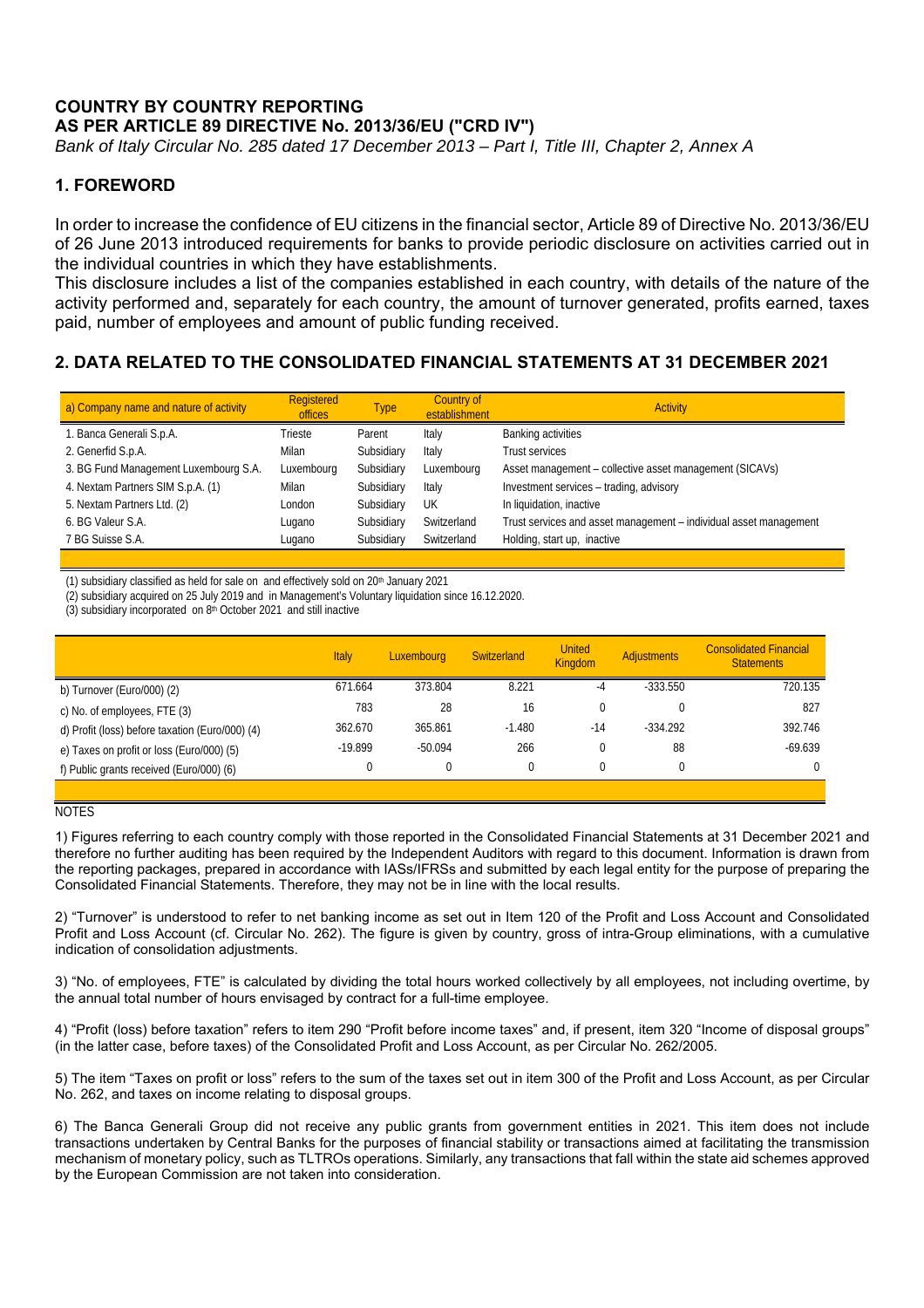# **Declaration Pursuant to Article 154-bis, Second Paragraph of Legislative Decree No. 58 of 24 february 1998**

The undersigned Dr. Tommaso DI RUSSO, *Chief Financial Officer* and Manager in charge of preparing the financial reports of Banca Generali S.p.A., with headquarters in Trieste, via Machiavelli No 4, recorded in the Register of Companies of Trieste to n. 103698, for the intent and purpose of article. 154-bis, second paragraph, of Legislative Decree 24 February 1998 No 58, to the best of his knowledge in light of the position held,

#### **declares**

that the accounting information contained in this document corresponds to the document results, books and accounting records.

Trieste, 25 March 2022

Dr. Tommaso Di Russo *Manager charged with preparing the Company's financial reports* BANCA GENERALI S.p.A.

Januaro dillas

 $\mathcal{L}_\text{max}$  , where  $\mathcal{L}_\text{max}$